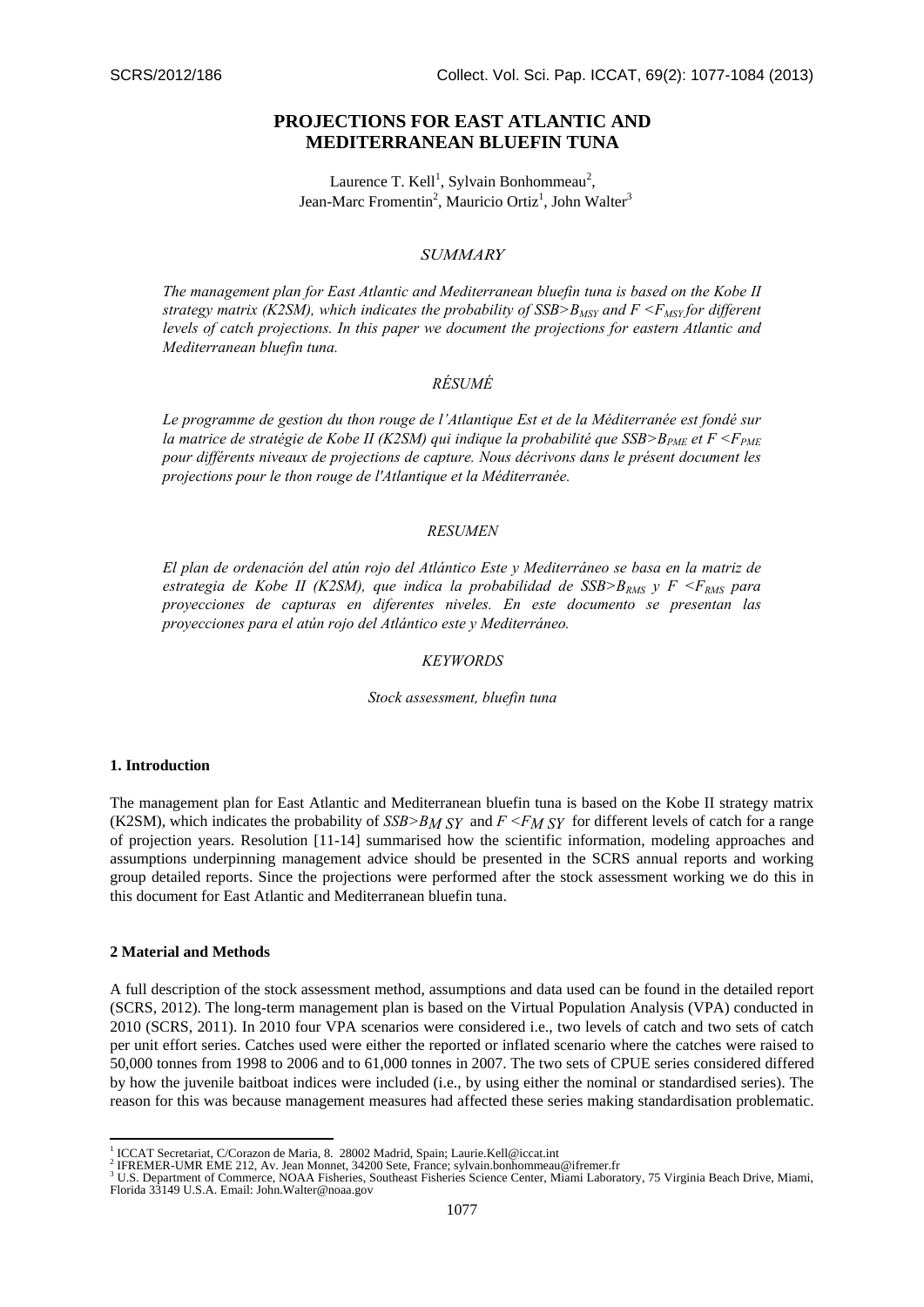However, as these were the only index for juvenile bluefin in the East Atlantic there inclusion was considered important.

In 2010 twenty four projection scenarios were run using Pro-2box to construct the K2SM. As well as the four VPA runs, there were three recruitment scenarios and two assumed future selection patterns. The three recruitment scenarios acknowledged that there was insufficient scientific information to determine precisely the productivity of the stock (i.e., the steepness of the stock-recruitment relationship) the projections had been conducted with three recruitment levels while taking into account for year-to-year variations. These levels correspond to the 'low' and 'high' scenarios as defined in the 2008 assessment plus a 'Medium' scenario that corresponds to the geometric mean of the recruitment over the 1950-2006 years. The two selection patterns corresponded to different assumptions about the effectiveness of management regulations in reducing catches of juveniles.

In 2012 only six projection scenarios (two catch and recruitment levels) were used to create the K2SM. A single index of juveniles had been constructed based on the Bay of Biscay baitboat fleet (SCRS/2012/xxx) and so only two VPA scenarios (i.e. reported and inflated catches) were considered when running the projections. The group also considered that it was now possible to estimate the changes in selection pattern and so only one selectivity scenario was used to create the K2SM. Three recruitment scenarios (low, medium and high) were considered as before. For comparison with the 2010 projections six scenarios were run with the selection pattern from 2010 where it had been assumed measures had been implemented perfectly. However, these were not used to construct the Kobe matrix.

Projections were carried out using VPA Run 2, with both the reported and inflated catches (but no inflation of reported catch since 2008). When projecting it is necessary to specify, biological parameters, selection pattern (including any modifications due to technical measures that may be implemented), recruitment. Numbers-at-age are poorly estimated for the recent year classes by VPA. Therefore the first three ages in the initial population vector (i.e. for 2009, 2010, and 2011) were replaced with a random value from the stochastic recruitment specifications. These values were then projected forward in time accounting for the observed catches and the assumed natural mortality at age. This results in changes to both the number at age in 2012 (i.e. the first projection year) and the fishing mortality and selectivity-at-age for the three year-classes replaced. The current estimated selectivity pattern was calculated as the geometric mean of the most recent three years i.e. 2009, 2010 and 2011 in 2012, similar to the one used in the 2010 projections for calculating benchmarks. The plusgroup in the projections was age 10, to ensure consistency with the historic assessment. Weights-at-age in the projections were computed from the growth curve, this included using the average age of the plus-group to calculate the mean weight of individuals in the plusgroup.

## **3. Results**

The selectivity pattern used in the projections are summarised in (**Figure 1**); these show the medians (lines) and *±* 1 sd (bars). These correspond to the reported and inflated catches and, for comparison purposes the *perfect implementation* selectivity pattern used in the 2010 projections and the current selectivity pattern. The current selectivity pattern was calculated independently for each bootstrap. For the calculation of benchmarks and projections based on the 2010 selectivity pattern, the 2012 selectivity pattern was modified by applying a vector (i.e. the ratio of the selectivities estimated in 2010 and 2012 based on their geometric means) to obtain the same selectivities as used in 2010.

**Figure 2** shows the Kobe plot for stock relative to *BMSY* and harvest rate relative to *FMSY* as estimated in 2012, for the two selectivity patterns (rows), catch scenarios (columns) and recruitment scenarios (colors). The lines show the medians from 2008 to 2011 and the points the bootstraps in 2011. The green quadrant corresponds to the stock not being overfished and no overfishing occurring and the red quadrant to the stock being overfished and overfishing occurring.

The differences in the 2011 estimates of being in the Kobe quadrants are summarised as a pie chart in **Figure 3**. These show the proportion of the VPA estimates in terminal year (2011) that are within the green quadrant of the Kobe plot chart (not overfished, no overfishing), the yellow quadrant (overfished or overfishing), and the red quadrant (overfished and overfishing), split by catch scenario (reported and inflated) and benchmark (2010 and 2012).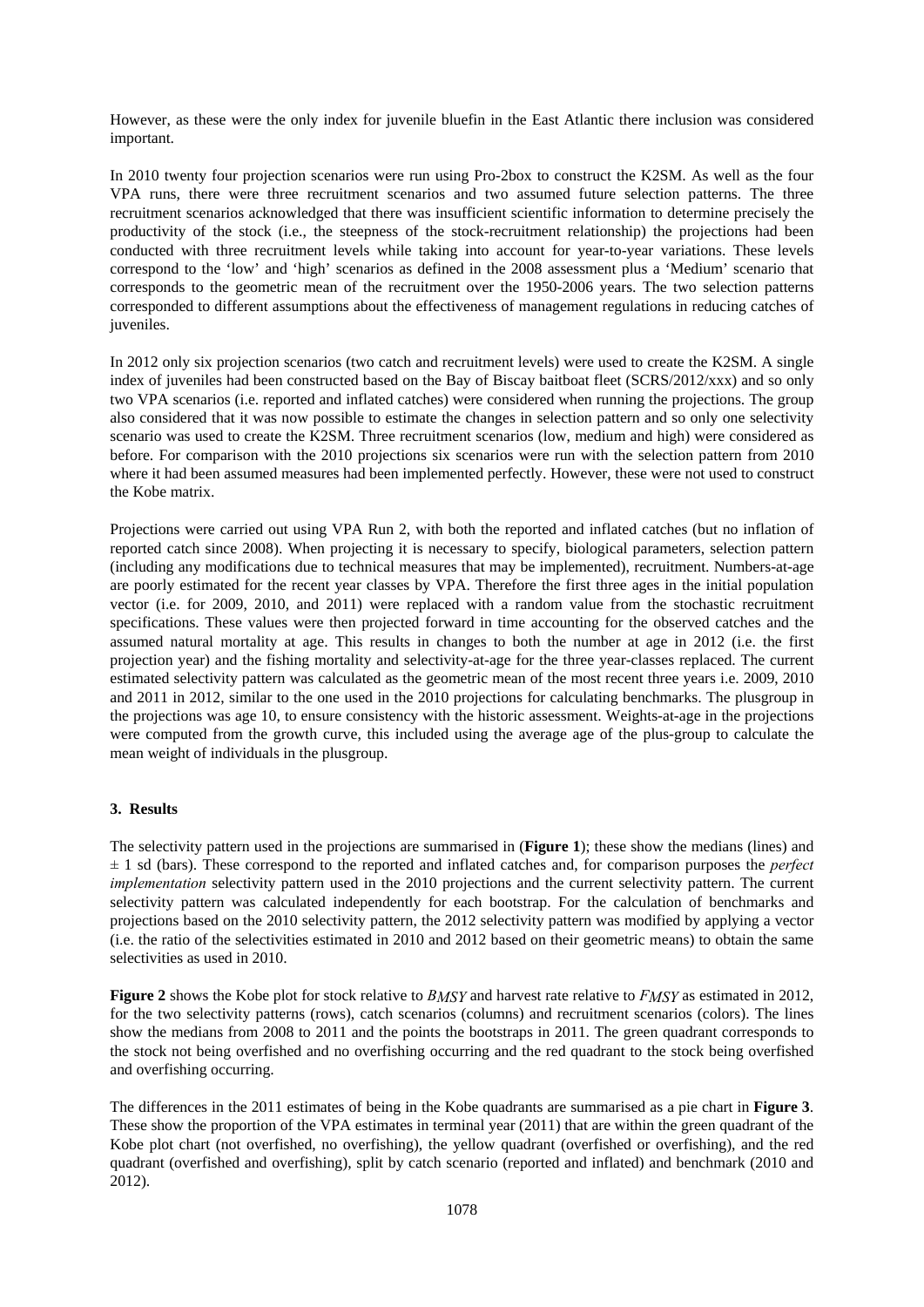The differences due to assuming benchmarks based upon 2010 or 2012 selectivities as summarised in **Figure 4**.

The Kobe matrices are summarised graphically in **Figure 5** and as tables in **Tables 1, 2 and 3**. These indicate the probabilities of *F <FMSY*, *B >BMSY* and *B>BMSY* and *F <FMSY* for quotas from 0 to 30000 t for 2013 through 2022. Shading corresponds to the probabilities of being in the ranges of 50-59%, 60- 69 %, 70-79 %, 80- 89 % and greater or equal to 90 %.

| TAC      | 2013 | 2014 | 2015 | 2016 | 2017 | 2018 | 2019 | 2020 | 2021 | 2022 |
|----------|------|------|------|------|------|------|------|------|------|------|
| $\Omega$ | 100  | 100  | 100  | 100  | 100  | 100  | 100  | 100  | 100  | 100  |
| 2000     | 100  | 100  | 100  | 100  | 100  | 100  | 100  | 100  | 100  | 100  |
| 4000     | 100  | 100  | 100  | 100  | 100  | 100  | 100  | 100  | 100  | 100  |
| 6000     | 100  | 100  | 100  | 100  | 100  | 100  | 100  | 100  | 100  | 100  |
| 8000     | 100  | 100  | 100  | 100  | 100  | 100  | 100  | 100  | 100  | 100  |
| 10000    | 100  | 100  | 100  | 100  | 100  | 100  | 100  | 100  | 100  | 100  |
| 12000    | 100  | 100  | 100  | 100  | 100  | 100  | 100  | 100  | 100  | 100  |
| 12900    | 100  | 100  | 100  | 100  | 100  | 100  | 100  | 100  | 100  | 100  |
| 13500    | 100  | 100  | 100  | 100  | 100  | 100  | 100  | 100  | 100  | 100  |
| 14000    | 100  | 100  | 100  | 100  | 100  | 100  | 100  | 100  | 100  | 100  |
| 16000    | 99   | 100  | 100  | 100  | 100  | 100  | 100  | 100  | 100  | 100  |
| 18000    | 97   | 98   | 99   | 99   | 100  | 100  | 100  | 100  | 100  | 100  |
| 20000    | 93   | 95   | 97   | 97   | 98   | 98   | 98   | 99   | 99   | 99   |
| 22000    | 86   | 89   | 92   | 93   | 94   | 94   | 94   | 95   | 95   | 95   |
| 24000    | 77   | 81   | 85   | 86   | 88   | 89   | 89   | 90   | 90   | 90   |
| 26000    | 68   | 73   | 78   | 80   | 81   | 82   | 83   | 83   | 84   | 84   |
| 28000    | 59   | 65   | 70   | 73   | 74   | 76   | 76   | 77   | 77   | 78   |
| 30000    | 51   | 57   | 62   | 66   | 68   | 70   | 70   | 71   | 71   | 71   |
|          |      |      |      |      |      |      |      |      |      |      |

**Table 1.** Kobe II Strategy Matrix,  $P(F \leq FMSY)$ .

**Table 2.** Kobe II Strategy Matrix,  $P(SSB \geq BMSY)$ ).

| $TA\overline{C}$ | 2013 | 2014 | 2015 | 2016 | 2017 | 2018 | 2019 | 2020 | 2021 | 2022 |
|------------------|------|------|------|------|------|------|------|------|------|------|
| $\overline{0}$   | 36   | 46   | 54   | 63   | 72   | 82   | 92   | 97   | 100  | 100  |
| 2000             | 36   | 45   | 54   | 62   | 70   | 81   | 90   | 97   | 99   | 100  |
| 4000             | 36   | 45   | 53   | 61   | 69   | 79   | 89   | 96   | 99   | 100  |
| 6000             | 36   | 44   | 52   | 59   | 67   | 77   | 87   | 94   | 98   | 100  |
| 8000             | 36   | 43   | 51   | 58   | 66   | 75   | 85   | 92   | 97   | 99   |
| 10000            | 35   | 43   | 50   | 56   | 64   | 73   | 83   | 91   | 96   | 99   |
| 12000            | 35   | 42   | 48   | 55   | 63   | 70   | 80   | 88   | 95   | 98   |
| 12900            | 35   | 42   | 48   | 55   | 62   |      | 79   | 87   | 93   | 98   |
| 13500            | 35   | 42   | 48   | 54   | 61   | 69   | 78   | 87   | 93   | 97   |
| 14000            | 35   | 42   | 47   | 54   | 60   | 69   | 77   | 86   | 92   | 97   |
| 16000            | 35   | 41   | 46   | 52   |      | 68   | 74   | 83   |      |      |
| 18000            | 34   | 40   | 45   | 51   | 58   | 66   | 71   |      | 90   | 94   |
|                  |      |      |      |      | 56   | 63   |      |      | 86   | 92   |
|                  |      |      |      |      | 54   | 60   |      | 79   | 83   |      |
|                  |      |      |      |      | 52   |      |      | 75   |      |      |
| 20000            | 34   | 39   | 44   | 49   |      |      | 68   | 71   |      | 88   |
| 22000            | 34   | 39   | 43   | 47   |      | 57   | 63   |      | 77   | 83   |
| 24000            | 34   | 38   | 42   | 46   | 50   | 55   | 60   | 67   | 73   | 78   |
| 26000            | 34   | 37   | 41   | 44   | 48   | 52   | 57   | 62   | 67   | 73   |
|                  |      |      |      |      |      |      | 53   |      | 63   |      |
| 28000            | 33   | 36   | 40   | 43   | 45   | 49   |      | 58   |      | 66   |
| 30000            | 33   | 36   | 38   | 41   | 43   | 46   | 50   | 54   | 58   | 62   |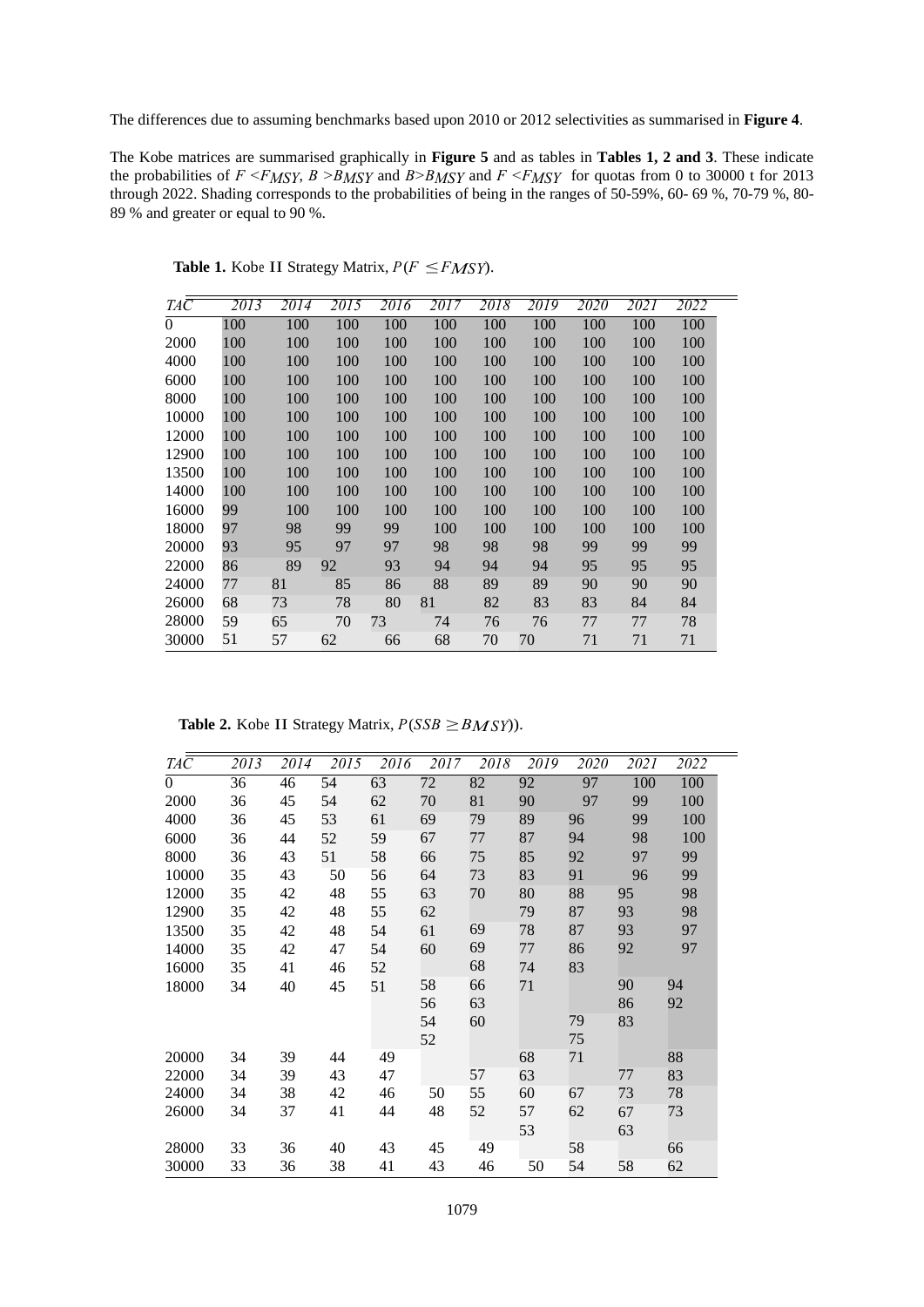| TAC      | 2013 | 2014 | 2015 | 2016 | 2017 | 2018 | 2019 | 2020 | 2021 | 2022 |
|----------|------|------|------|------|------|------|------|------|------|------|
| $\Omega$ | 36   | 46   | 54   | 63   | 72   | 82   | 92   | 97   | 100  | 100  |
| 2000     | 36   | 45   | 54   | 62   | 70   | 81   | 90   | 97   | 99   | 100  |
| 4000     | 36   | 45   | 53   | 61   | 69   | 79   | 89   | 96   | 99   | 100  |
| 6000     | 36   | 44   | 52   | 59   | 67   | 77   | 87   | 94   | 98   | 100  |
| 8000     | 36   | 43   | 51   | 58   | 66   | 75   | 85   | 92   | 97   | 99   |
| 10000    | 35   | 43   | 50   | 56   | 64   | 73   | 83   | 91   | 96   | 99   |
| 12000    | 35   | 42   | 48   | 55   | 63   | 70   | 80   | 88   | 95   | 98   |
| 12900    | 35   | 42   | 48   | 55   | 62   | 69   | 79   | 87   | 93   | 98   |
| 13500    | 35   | 42   | 48   | 54   | 61   | 69   | 78   | 87   | 93   | 97   |
| 14000    | 35   | 42   | 47   | 54   | 60   | 68   | 77   | 86   | 92   | 97   |
| 16000    | 35   | 41   | 46   | 52   | 58   | 66   | 74   | 83   | 90   | 94   |
| 18000    | 34   | 40   | 45   | 51   | 56   | 63   | 71   | 79   | 86   | 92   |
| 20000    | 34   | 39   | 44   | 49   | 54   | 60   | 68   | 75   | 83   | 88   |
| 22000    | 33   | 37   | 42   | 46   | 51   | 56   | 63   | 70   | 76   | 83   |
| 24000    | 30   | 34   | 38   | 41   | 46   | 51   | 56   | 63   | 69   | 74   |
| 26000    | 28   | 31   | 34   | 37   | 41   | 45   | 50   | 57   | 62   | 67   |
| 28000    | 25   | 27   | 31   | 34   | 38   | 41   | 46   | 51   | 56   | 60   |
| 30000    | 23   | 25   | 28   | 31   | 34   | 38   | 41   | 46   | 50   | 54   |

 **Table 3.** Kobe II Strategy Matrix,  $P(F \leq FMSY)$  and  $P(SSB \geq BMSY)$ .



**Figure 1.** Vectors of selectivity-at-age used in the projections from the 2010 and 2012 assessments. The 2012 selectivities were obtained as the geometric mean of the fishing mortality at age for the last three years of each assessment, after applying the 3-year recruitment patch. The 2010 selectivity pattern was that used in the projections made in 2010 assessment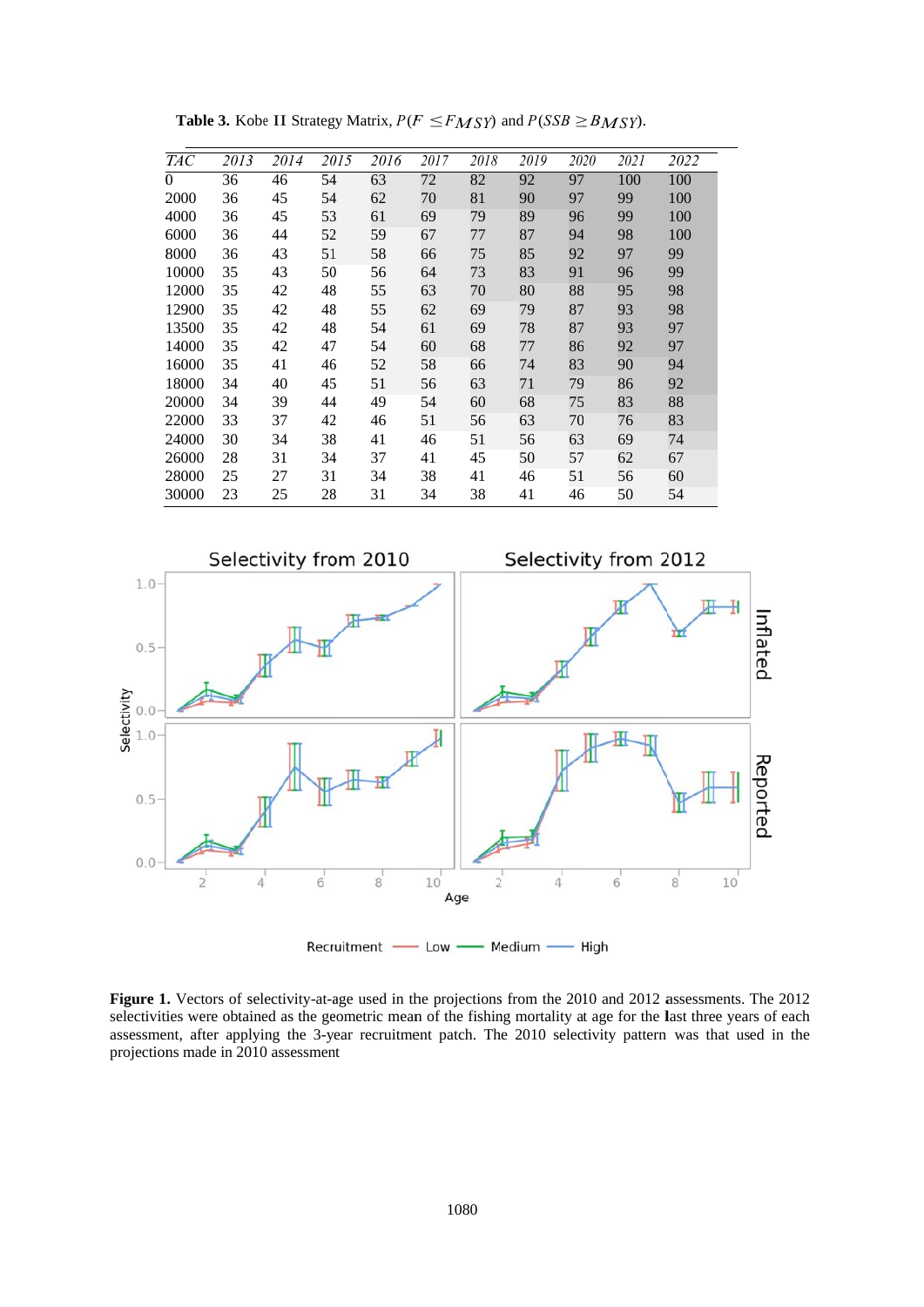

Figure 2. Kobe plot for 2011 stock status, individual realisations starting in 2008 with median for the two selectivity patterns (rows) and the catch scenarios (reported or inflated; column) and for the three recruitment scenarios (colors).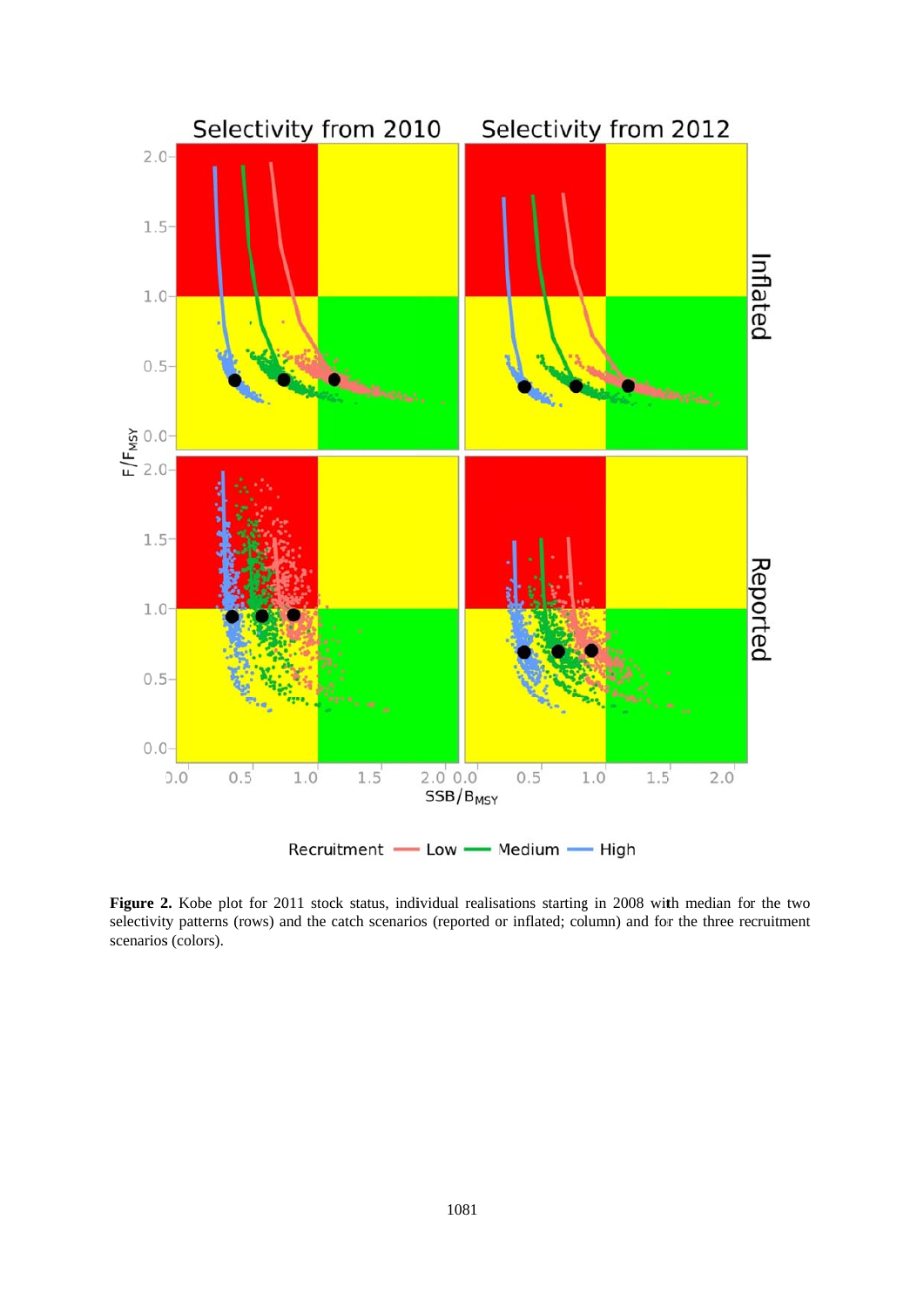

**Figure 3.** Pie chart showing the proportion of the VPA continuity run results for the terminal year (2011) that are within the green quadrant of the Kobe plot chart (not overfished, no overfishing), the yellow quadrant (overfished or overfishing), and the red quadrant (overfished and overfishing). Split by catch scenario (reported and inflated) and benchmark (2010 and 2012).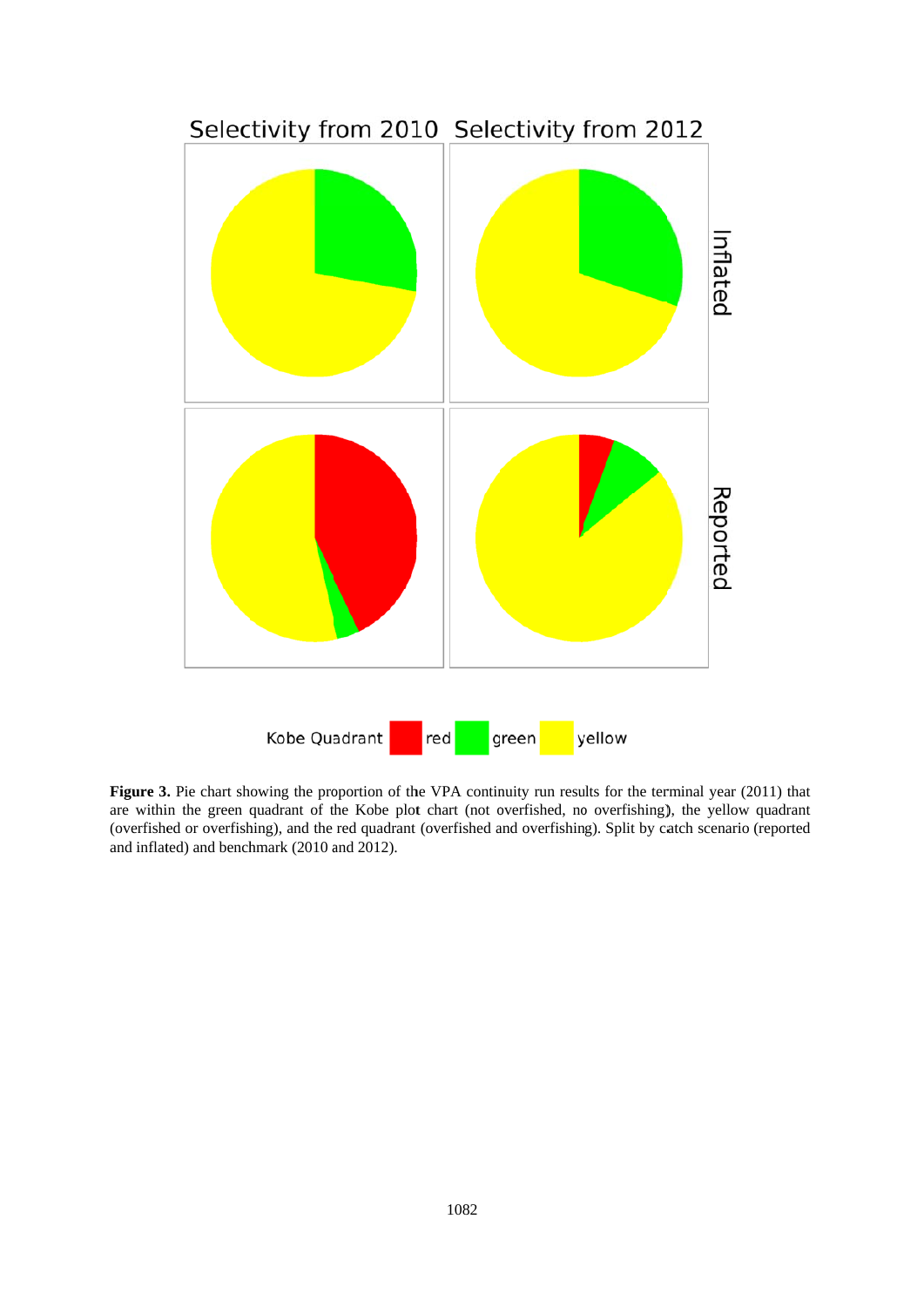

**Figure 4.** Pie chart showing the proportion of the VPA continuity run results for the terminal year (2011) that are within the green quadrant of the Kobe plot chart (not overfished, no overfishing), the yellow quadrant (overfished or overfishing), and the red quadrant (overfished and overfishing). Split by benchmark (i.e, as estimated in 2010 and 2012) and integrating over the 3 recruitment (low, medium and high) and two catch scenarios (reported and inflated).